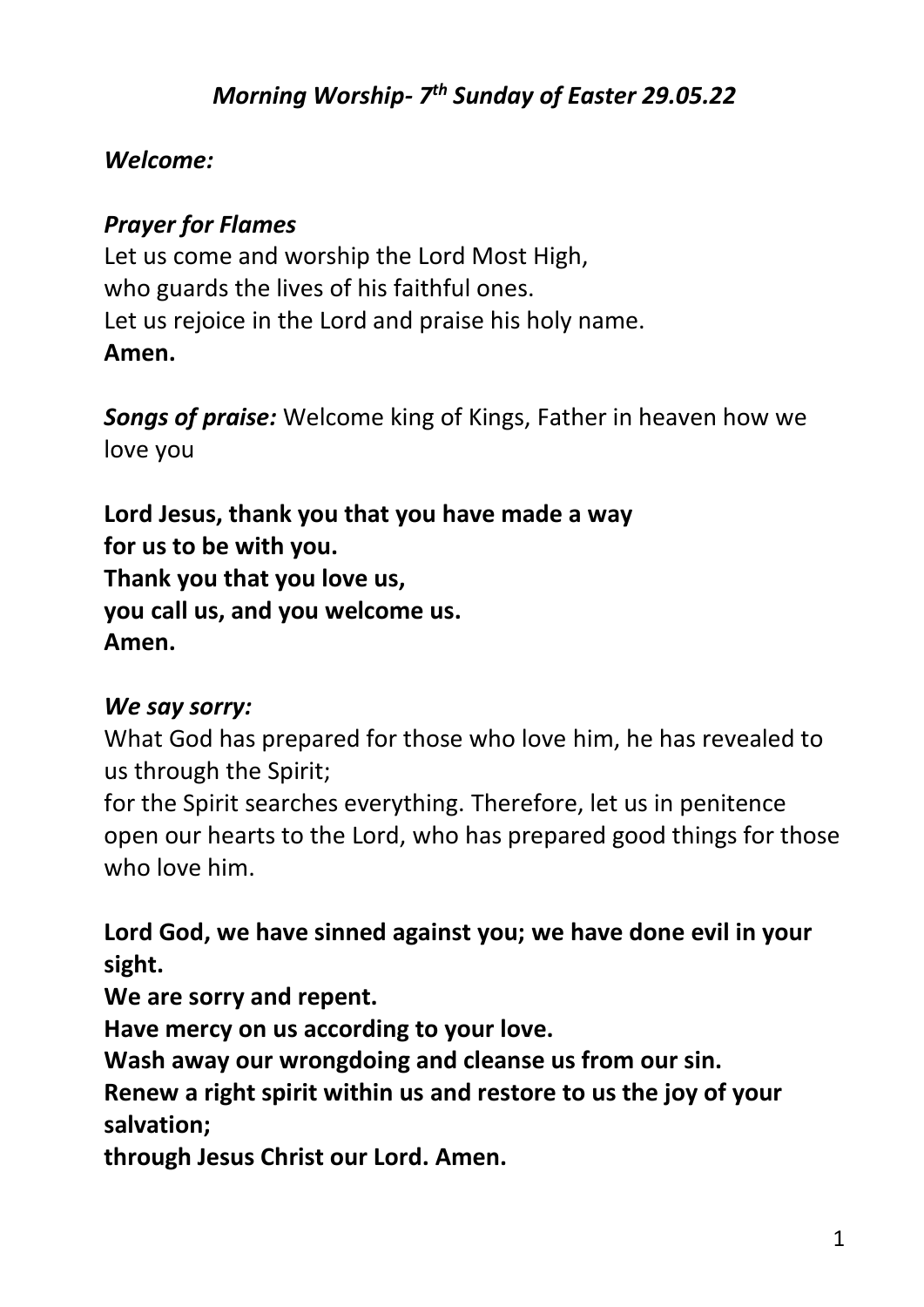## *Absolution*

### *Thanksgiving*

Father God, you sent your Son, Jesus Christ, from the throne room with an invitation

to come, follow and see your glory.

**We come and we glorify your name.**

You are the one true God, righteous and just. **We come and we glorify your name.**

God of judgement, power and joy. **We come and we glorify your name.**

Bright morning star, all-inclusive God. **We come and we glorify your name. Amen.**

*Praise:* All my days

*Prayer for today:* **O God the King of glory, you have exalted your only Son Jesus Christ with great triumph to your kingdom in heaven: we beseech you, leave us not comfortless, but send your Holy Spirit to strengthen us and exalt us to the place where our Saviour Christ is gone before, who is alive and reigns with you, in the unity of the Holy Spirit, one God, now and for ever.**

*Bible readings:*

Revelation:22:12-14,16,17,20-end and John 17:20 - end. This is the word of the Lord **Thanks be to God**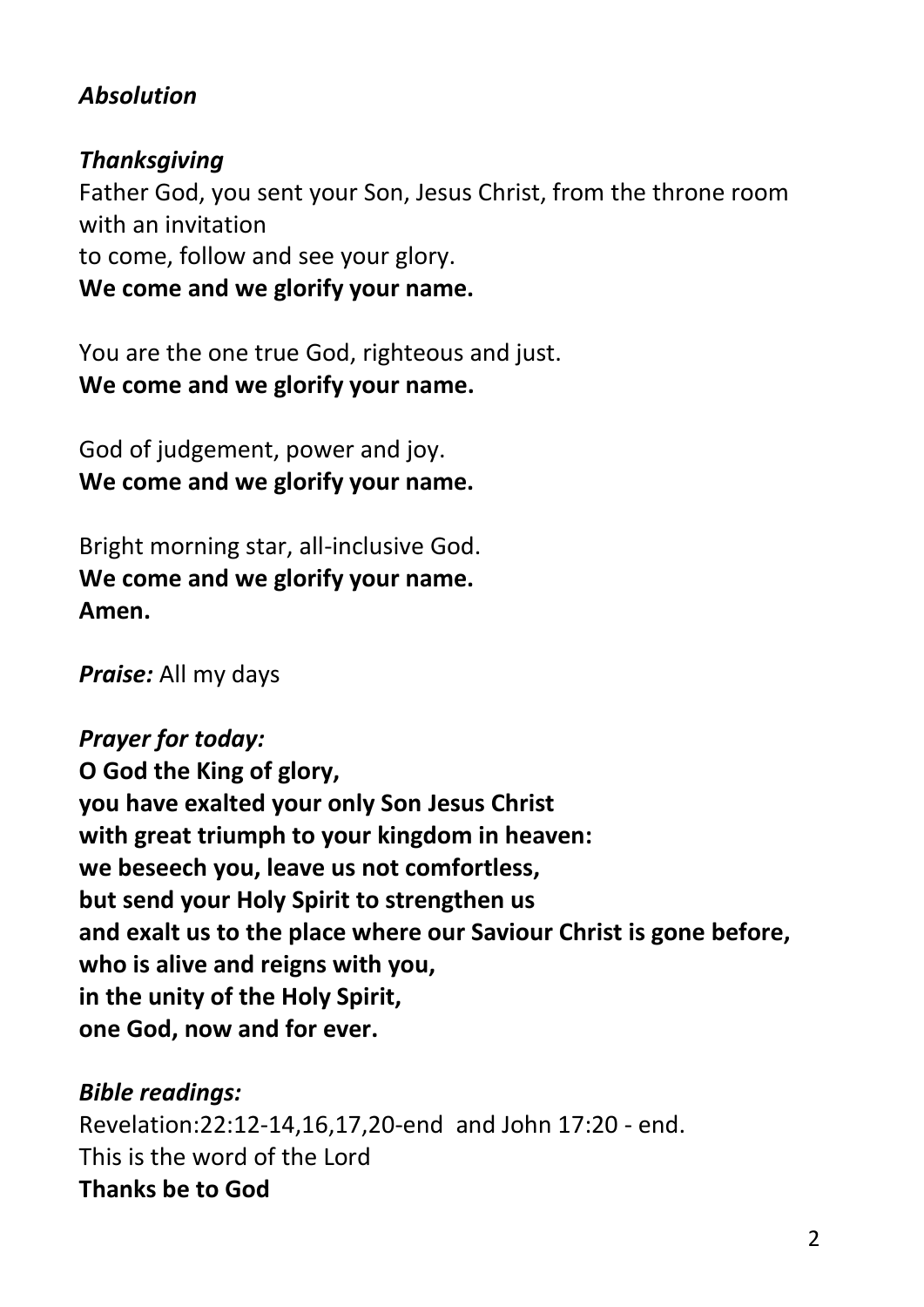*Song:* I see the king of glory

## *Sermon*

*Song for reflection:* All who are thirsty

# *Our faith*

**We believe in God above us, maker and sustainer of life, of sun and moon, of water and earth, of male and female. We believe in God beside us. Jesus Christ, the word made flesh, born of a woman, servant of the poor, tortured and nailed to a tree.** 

**A man of sorrows, he died forsaken.**

**He descended into the earth To the place of death.**

**On the third day he rose from the tomb.**

**He ascended into heaven To be everywhere present,**

**And his kingdom will come on earth.**

**We believe in God within us, The Holy Spirit of Pentecostal fire, Life-giving breath of the church, Spirit of healing and forgiveness, Source of resurrection and of eternal life. Amen**

# *Prayers for the people*

# *The Lord's prayer*

As our Saviour taught us, so we pray:

**Our Father in heaven, hallowed be your name, your kingdom come, your will be done, on earth as in heaven. Give us today our daily bread. Forgive us our sins as we forgive those who sin against us. Lead us not into temptation but deliver us from evil. For the kingdom, the power, and the glory are yours now and for ever. Amen**

# *Notices*

*Song:* The Lord is my salvation